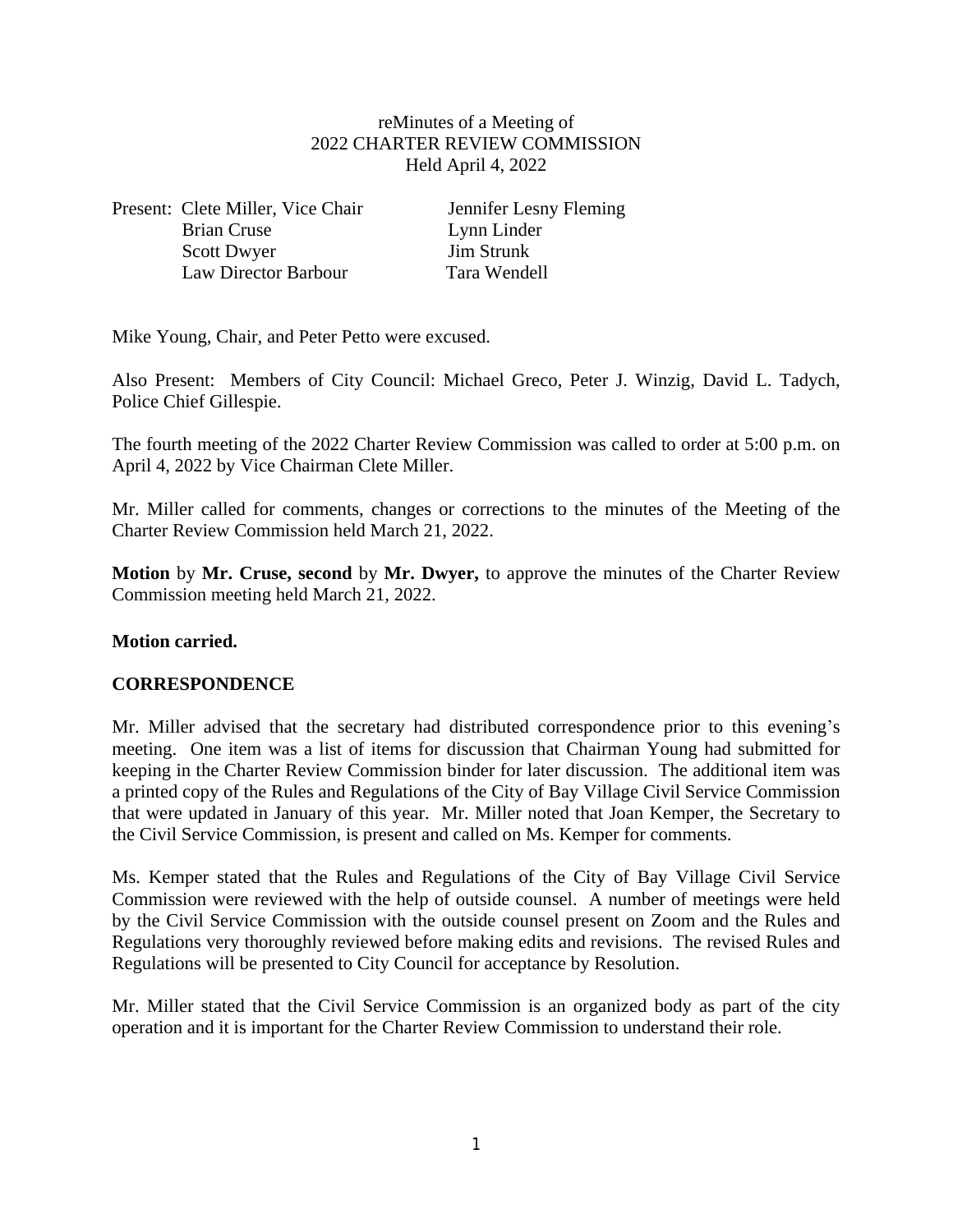Review of the following articles of the Charter began with Article IV Administrative Officers and Departments. Mr. Miller called for comments on the individual sections of Article IV.

# **ARTICLE IV ADMINISTRATIVE OFFICERS AND DEPARTMENTS**

## **SECTION 4.1 GENERAL PROVISIONS.**

A Department of Law, a Department of Finance, a Department of Public Safety, and a Department of Public Service and Properties are hereby established by this Charter, and the Council shall provide by ordinance for the organization thereof. The Council may establish by ordinance new departments or divisions thereof. With the exception of the Department of Law and the Department of Finance, the Council may combine or abolish existing departments and divisions as it may deem necessary and may authorize one person to be the head of two or more departments or divisions. The Mayor may act as the head of the Department of Public Safety and/or the Department of Public Service and Properties.

There were no comments regarding Section 4.1 General Provisions.

## **SECTION 4.2 DIRECTORS OF DEPARTMENTS.**

The head of each department shall be a director, appointed by the Mayor, and who shall serve at the pleasure of the Mayor. No appointment as a head of a department shall be effective except with the concurrence of a majority of the total number of Councilmen provided for in this Charter. Upon the expiration of the term of the office of the Mayor, due to lapse of time, the person filling the next succeeding term of the office of the Mayor, shall, at the first meeting of Council after he has assumed office, submit to Council, as if an original appointment the names of all department heads. Should a majority of the total number of Councilmen provided for in this Charter fail to approve any or all of the names so submitted within thirty (30) days after said first meeting of Council, the positions occupied by the persons who were not so approved shall become vacant at the expiration of said thirty (30) days, and such persons shall be automatically discharged from said position. The Director of Law shall be duly admitted to the practice of law in the State of Ohio.

(Ord. 82-67; approved by voters 11-2-82.)

There were no comments regarding Section 4.2, Directors of Departments.

# **SECTION 4.3 DUTIES OF THE DIRECTOR OF LAW.**

The Director of Law, or his representative, shall serve the Mayor, the administrative officers and departments, Council, officers and boards of the Municipality as legal counsel and attorney, and shall represent the Municipality in all proceedings in court or before any administrative body. He shall act as the prosecuting attorney before the Mayor or upon any appeal from the decision of the Mayor. He shall perform all other duties now or hereafter imposed upon solicitors in cities by the laws of the State unless otherwise provided by ordinance of the Council, and perform such other duties as the Council or the Mayor may impose upon him consistent with his office.

(Ord. 62-158; approved by voters 11-6-62.)

Mr. Strunk noted the gender reference "he." Mr. Miller stated that Section 2.16 of the Charter references gender neutral legislation. The thought is to possibly make modifications in the Preamble to the Charter.

Ms. Lesny Fleming stated that looking at the Model Rules, there definitely should be a distinction between the lawyer representing the legal entity as an organization versus an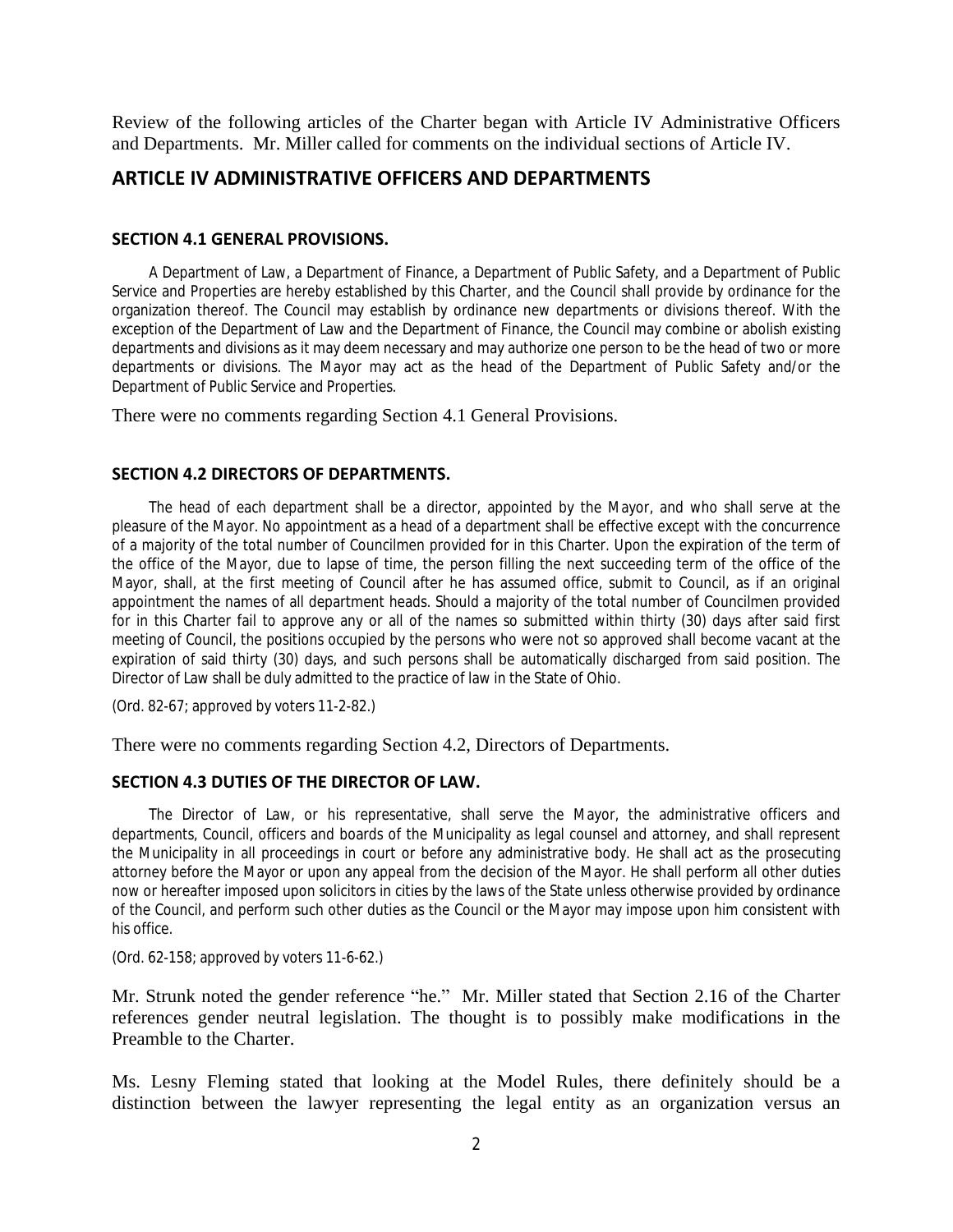individual. The wording in the Bay Village Charter is unusual, and possibly should say "The Director of Law, or his representative, shall serve the "City" instead of the "Mayor" in the first line. Ms. Lesny Fleming stated that she does not know if the change is necessary.

Mr. Barbour stated that he always makes it a point to say he represents "the office of the Mayor" and not the Mayor individually. This is the same with any other entity within the City. He advises the department directors in their capacity as directors but not in their individual capacity. But, it doesn't clearly say that.

Ms. Lesny Fleming stated that based on Mr. Barbour's comments, she is in favor of the addition of the language suggested. This will help those who may not understand the distinction that the Law Director is there in the best interest of the City.

Mr. Dwyer stated that he is assuming the Mayor and Directors have D&O Insurance (Directors and Officers), as well as the members of City Council. Mr. Barbour stated that the Mayor, Directors Officers, and members of City Council do have the insurance. Mr. Dwyer noted that this insurance provides coverage in the event that if an Officer or Director is sued personally in addition to the City being sued, there is insurance coverage. Mr. Barbour noted that this insurance coverage is also extended to the members of the Boards and Commissions, while acting in the scope of the authority and not willfully with intent to cause harm. It is the same with the D&O Insurance, which will not provide coverage when acting outside the scope of employment as a Director or Officer of the entity.

Ms. Wendell asked Law Director Barbour if he is also the Prosecuting Attorney. Mr. Barbour stated that he appoints the Prosecuting Attorney. There is a separate office of Prosecuting Attorney. It can be the Law Director. In Bay Village there is and has been for quite some time another attorney who serves as Prosecuting Attorney, Mr. Gary Hotz.

Ms. Wendell asked where the authority for the Law Director to appoint a Prosecuting Attorney is spelled out.

Mr. Barbour stated that it is his appointment as provided by ordinance in the chapter that applies to the Director of Law.

## **SECTION 4.4 DUTIES OF THE DIRECTOR OF FINANCE.**

The Director of Finance shall be the chief fiscal officer and shall be the collector and custodian and shall disburse all of the moneys of the Municipality. He shall supervise the keeping of all financial accounts of the Municipality and of the several departments and officers thereof. It shall be his duty to keep an accurate account of all taxes and assessments, all moneys due the Municipality, all receipts and disbursements by the Municipality, all the assets and liabilities of the Municipality, and all appropriations made by the Council.

He shall examine and approve, if in proper form, and if an appropriation has been duly made, payrolls, bills and other claims; prepare and sign all warrants and checks. He shall be responsible for the preparation and submission of appropriation measures and shall assist the Mayor and the Council in the preparation of estimates, budgets and other financial matters, and at all times keep the Mayor and Council fully advised as to the financial conditions and needs of the Municipality. He shall perform all other duties now or hereafter imposed on city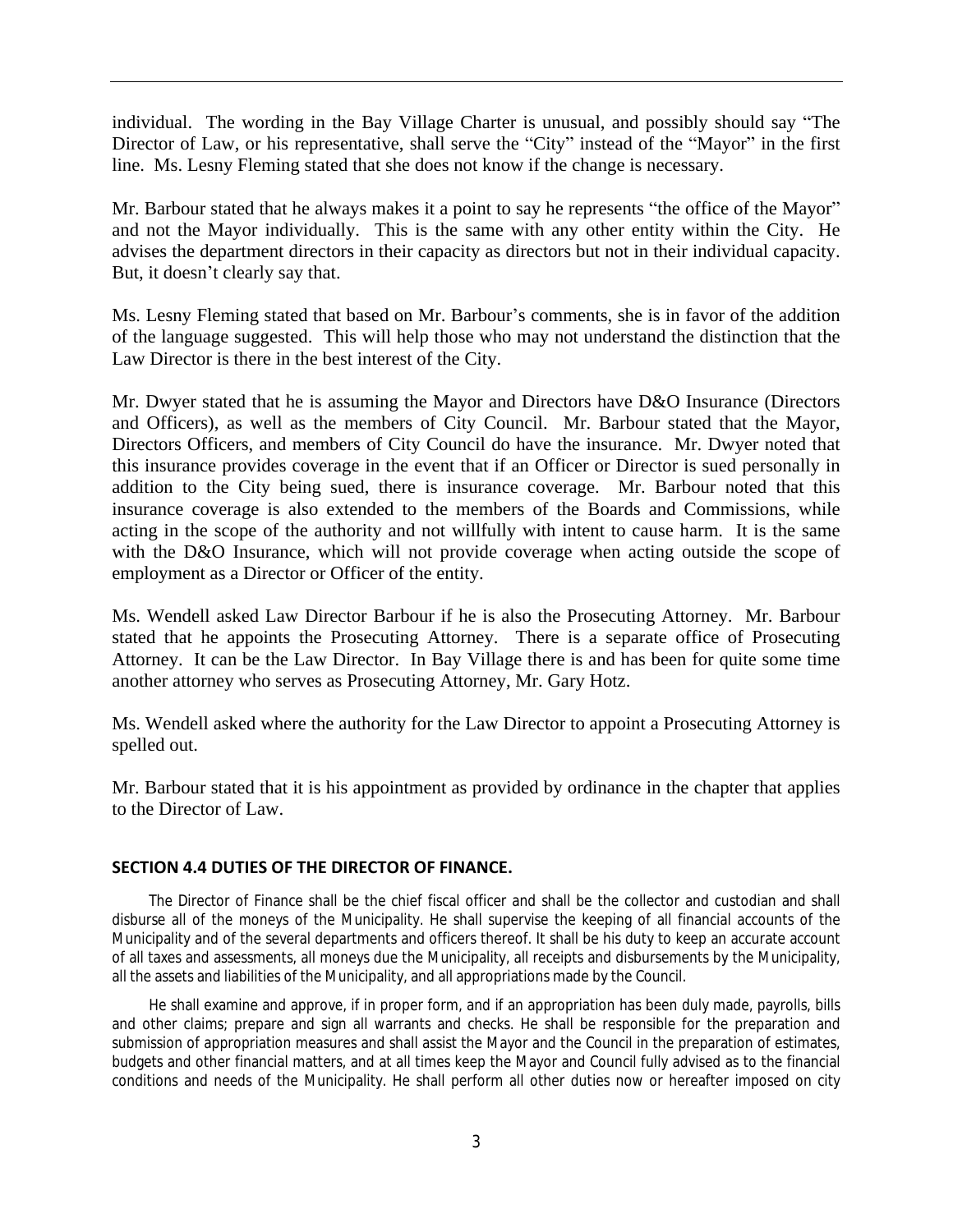auditors or treasurers by the laws of the State of Ohio. He shall perform such other duties as the Mayor or Council may impose upon him consistent with his office.

Within the Department of Finance, there is established the position of Assistant Director of Finance, appointed by the Mayor, and who shall perform such duties as are delegated by the Director of Finance. In case of the death, disqualification, resignation, removal or incapacity of the Director of Finance, the Assistant Director of Finance shall perform the duties of the Director of Finance until a successor is appointed.

The present Auditor shall serve in the position of Director of Finance with all the powers and responsibilities of such office and he shall not serve at the pleasure of the Mayor until January 1, 1974.

The present Article V—Auditor, shall be deleted if Section 4.4, Duties of Director of Finance, is approved by a majority of the voters. Any reference to Auditor and/or Treasurer in this Charter shall be deemed to refer to the Director of Finance.

(Ord. 73-21; approved by voters 5-8-73.)

There were no comments regarding Section 4.4 Duties of the Director of Finance.

#### **SECTION 4.5 DUTIES OF THE DIRECTOR OF PUBLIC SAFETY.**

The Director of Public Safety shall be the head of the Division of Police, Division of Fire, Division of Building Engineering and Inspection, and the Division of Health. He shall make all necessary rules and regulations for the government of this department and the several divisions thereof, and he shall be charged with the duty of enforcing all police, fire, health, safety and sanitary regulations that may be prescribed by ordinances or rules of the Municipality or the general laws of the State of Ohio.

(Ord. 82-67; approved by voters 11-2-82)

Mr. Miller stated that in a previous Article it states that the Mayor functions as the Director of Public Safety.

Ms. Wendell stated that it states that the Mayor *may* act as the Director of Public Safety and Director of Public Service and Properties. Ms. Wendell stated that it is her understanding that the Mayor does, and has for years, acted as the Director of Public Safety.

Ms. Wendell asked if there was a change that occurred during the time that former Mayor Sutherland served.

Mr. Barbour stated that records were searched back to former Mayor Henry Reese and the Mayors served as Director of Public Safety back to that point.

Ms. Wendell stated that she recalls something about a \$5,000 salary and use of a vehicle. It was noted that when a resident questioned why the Mayor (Mayor Sutherland) had a vehicle it was explained that she was provided a vehicle because she served as Safety Director.

#### **SECTION 4.6 POWERS OF DIRECTOR OF PUBLIC SERVICE AND PROPERTIES.**

The Director of Public Service and Properties shall have charge of all public works, improvements, and construction thereof, and of all engineering and inspection in connection therewith. He shall be charged with the construction, improvement, repair and maintenance of streets, sidewalks, alleys, lanes, bridges, wharves, docks, and breakwalls; of water mains, pumps, systems, pipes, purification and filtration plants, and the water distribution system, of sewers, sewage system, drains, ditches, culverts, streams, water courses and harbors; of all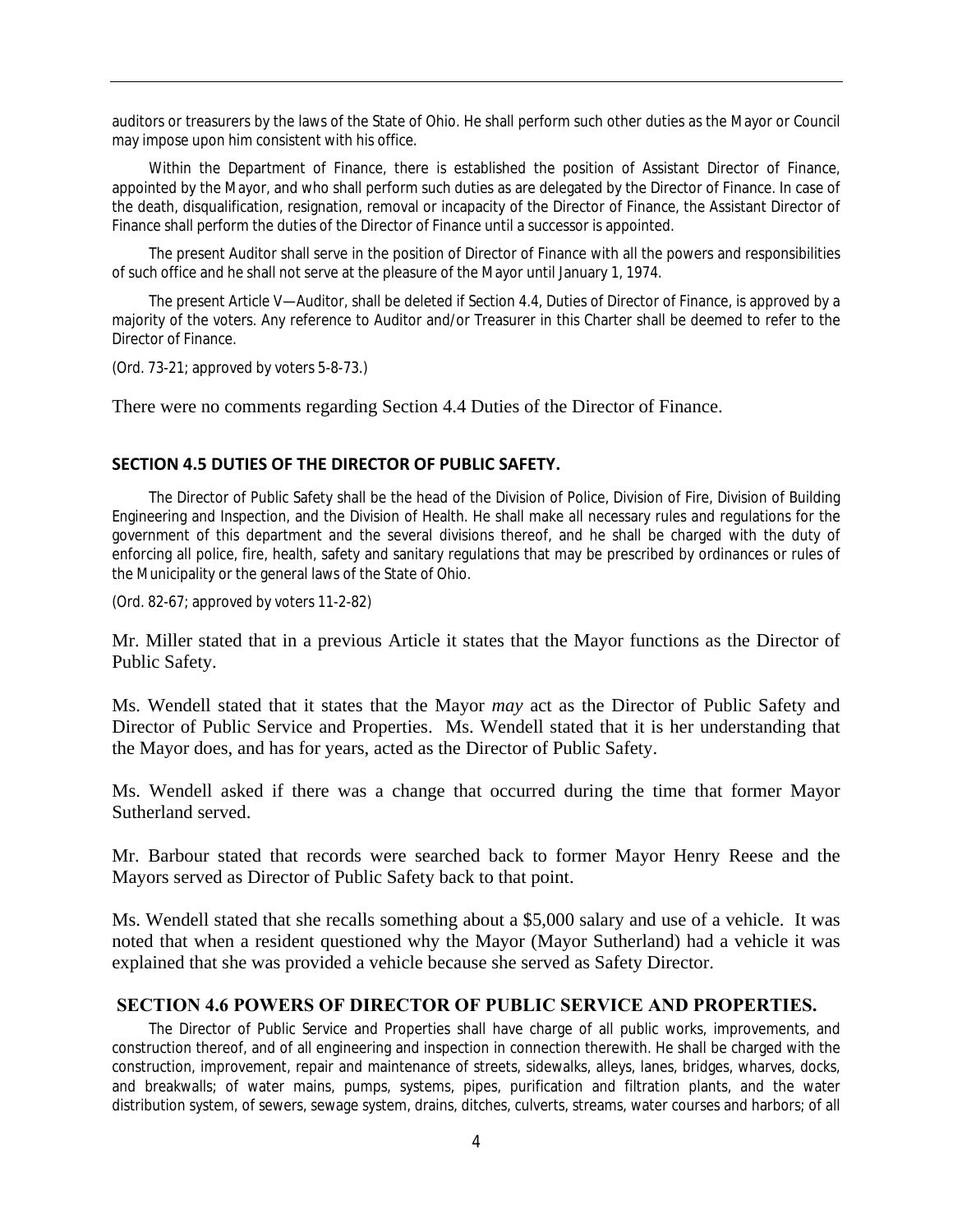public buildings, parks, playgrounds, cemeteries and other public places belonging to the Municipality or dedicated to public use. He shall manage and control cemeteries, market houses, sewage treatment plants, waterworks and all public utilities of the Municipality supported in whole or in part by taxation, and shall enforce all the obligations of privately-owned or operated public utilities enforceable by the Municipality. He shall have charge of the making and preservation of all surveys, maps, plans, drawings and estimates for public work; the cleaning, re-surfacing, repairing, sprinkling and lighting of streets and public places; the collection and disposal of waste; and the preservation of all property belonging to the Municipality and pertaining to the functions thereof.

Ms. Wendell noted that she does not believe the Mayor has ever functioned as Director of Public Service and Properties as part of the duties of the Mayor.

Ms. Wendell asked if it is known why the Mayor can serve as the head of the Safety Department and the Service Department, but not any of the others.

Mr. Cruse stated that he would guess that going back it would need to be remembered how small the City (village) was and the duties were limited. Obviously, as the City grew, especially the duties of Public Service and Properties increased. For someone trying to be the Mayor and take care of all the infrastructure it may have been too overwhelming as the City grew. The Director of Public Safety usually only gets involved in emergencies.

Ms. Wendell questioned whether the Charter Review Commission might want to remove the Mayor serving as the Director of Public Service and Properties as an option. If the Mayor wanted to appoint himself or herself as both, would both salaries be received?

Mr. Cruse stated that the appointments would be subject to approval by Council. He does not think Council would let that happen in this day and age. Mr. Cruse stated he does not know the answer to the question of whether two salaries would be received.

Mr. Barbour stated that Council would have to approve the position and appropriate the funds to pay the salary. Even if the Mayor would find a way to appoint himself or herself to Public Service Director, it would not likely be approved.

# **ARTICLE V AUDITOR**

Editor's note(s)—This article was deleted when Section 4.4 was approved by the voters on May 8, 1973. All references to Auditor and/or Treasurer were changed to Director of Finance.

Mr. Miller noted that Article V was removed when Section 4.4 was approved by the voters on May 8, 1973.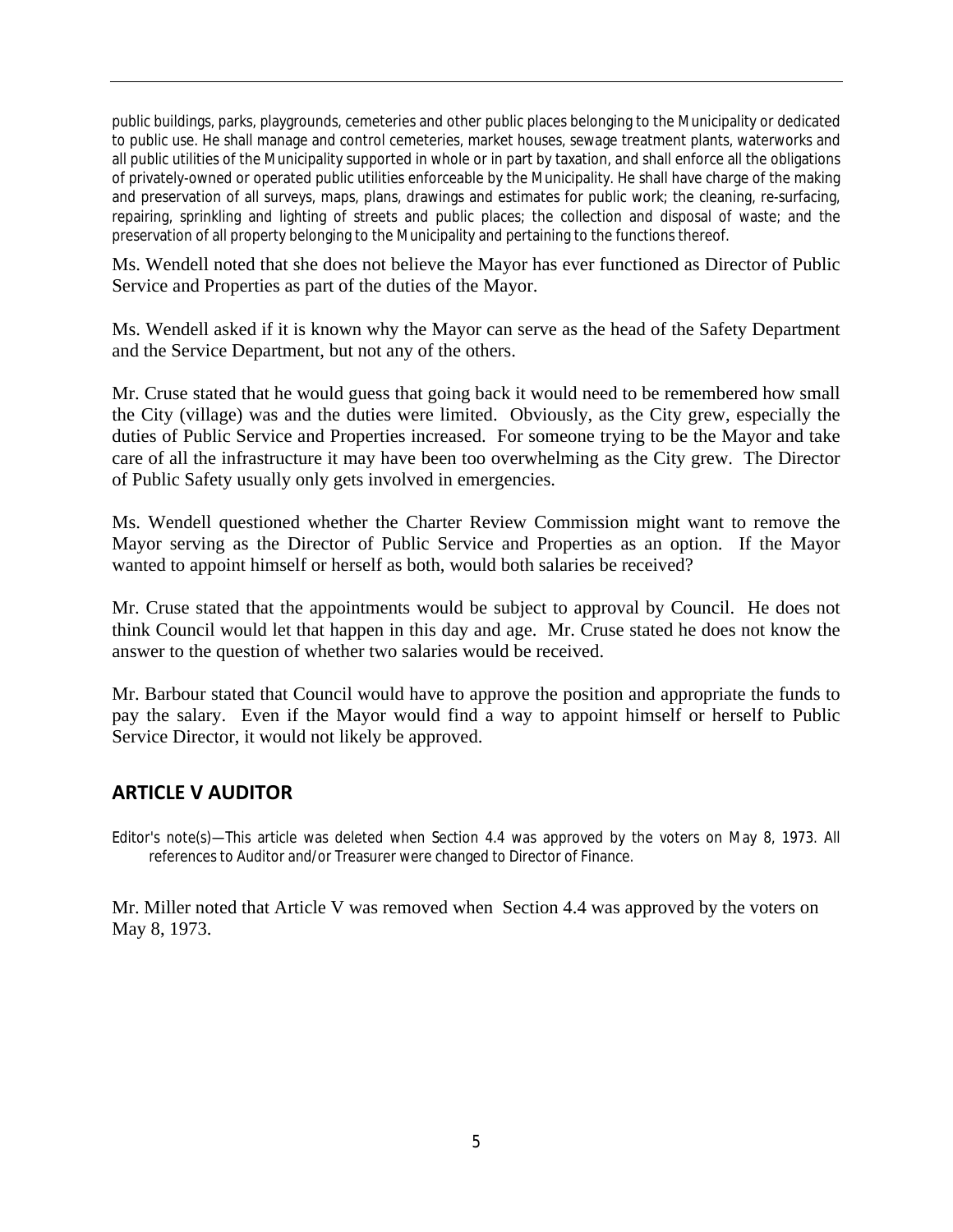# **ARTICLE VI CIVIL SERVICE COMMISSION**

#### **SECTION 6.1 MEMBERSHIP.**

The Civil Service Commission shall consist of three electors of the Municipality not holding other municipal office or appointment, to be appointed by the Mayor, with the concurrence of a majority of the total number of Councilmen provided for in this Charter, for terms of six years each, commencing on January 25th of such year, except that one of the three electors first appointed shall be designated by the Mayor to serve for a term of two years and one for a term of four years. A vacancy occurring during the term of any member of the Commission shall be filled for the unexpired term in the manner authorized for an original appointment.

(Ord. 62-158; approved by voters 11-6-62.)

The current electors of the Civil Service Commission are Mr. Thomas Wynne and Mr. John Bingaman, with one recent vacancy. Dr. Dennis Lekan retired as Chairman effective January 20, 2022. The Mayor is seeking to fill the vacancy.

Mr. Cruse stated that unless there is a huge outcry to expand the number of people serving on the Civil Service Commission he would not recommend any change to Section 6.1.SECTION 6.2 OFFICERS.

The Commission shall designate one of its members as Chairman and may appoint a Secretary who need not be a member of the Commission and may hold other municipal office or appointment.

Ms. Kemper noted that she serves as Secretary to the Civil Service Commission. The person serving as Chairman is one member designated by the members of the Commission and serves for two year terms.

Mr. Barbour stated by the language of the City Charter and the Civil Service Commission Rules, certain jobs are Civil Service jobs, meaning that they have to follow the rules of the Civil Service Commission for hiring. For Bay Village, it is primarily police and fire. That involves a process for testing, examination to qualify for the job in accordance with qualifications set by the Civil Service Commission. There is usually a written test and an assessment portion with a minimum grade for passing. The Civil Service Commission ranks the results of the testing process, and the appointing authority (Mayor) of the City picks from the list. Depending on the position it is either the top ten for entry level firefighter, police officer, or other positions. For promotional examination for Police it is one of the top two names, and for Fire Department it is one of the top three names. The process is done just for the Classified Service as defined in Section 6.3. The last page of the Civil Service Rules and Regulations lists the titles of the positions that are Classified Service.

Mr. Barbour noted that the Civil Service Commission might meet numerous times while they are working through the process of notification of testing, advertising for testing, actual testing, grading of tests, reviewing results, and providing a list of qualified candidates to the appointing authority. When there are no vacancies the Commission may not need to meet. Recently four police officer positions were filled, and there were several promotional appointments. Eligibility lists created by the Commission as a result of the testing process are valid for at least one year, and in most cases two years. The Civil Service Commission has not met since January 20, 2022 and will not meet again until another need arises.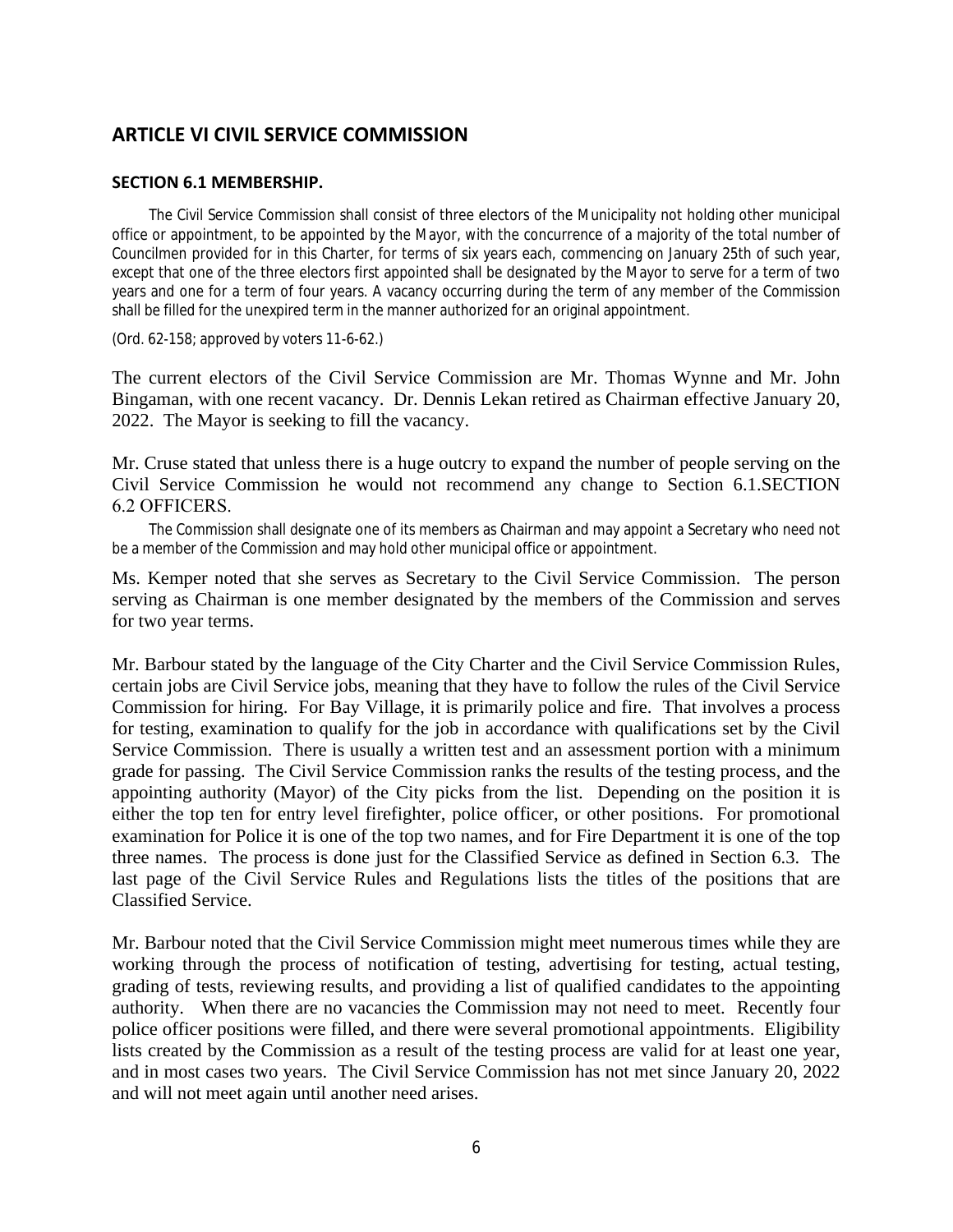## **SECTION 6.3 CLASSIFICATION OF SERVICE.**

The civil service of the Municipality is hereby divided into unclassified and classified service. The unclassified service shall include:

- (a) All officers elected by the people;
- (b) All directors of departments, and assistants to the directors;
- (c) All officers and employees appointed by the Council, and a secretarial assistant to the Mayor;
- (d) All members of boards or commissions appointed by the Mayor;
- (e) Provisional employees whose employment without extension by the Commission shall not exceed one hundred and twenty (120) days;
- (f) Any office or position requiring peculiar or exceptional qualification;
- (g) Persons who shall have served the Municipality with fidelity for at least one year next preceding the taking effect of this Charter so long as remaining in the same or a similar position;
- (h) Unskilled labor.

Notice of any provisional appointment shall be given in writing by the appointing authority to the Secretary of the Commission within five (5) days after such appointment is made.

The classified service shall be comprised of the Chief of the Division of Police and the Chief of the Division of Fire and all other positions not specifically included within the unclassified service.

All original appointments shall be for a probationary period of one (1) year, except for the Divisions of Fire and Police which shall be for two (2) years. All promotional appointments shall be for a probationary period of four (4) months. During the probationary period for original appointees, the employee may be dismissed, removed or reduced without restriction by the appointing authority. At the end of the probationary period for promotional appointees, the appointing authority shall transmit to the Civil Service Commission a record of the promoted employee's service, and if such service is unsatisfactory the promoted employee may, with the approval of the Civil Service Commission, be reduced to the position previously held by such employee without restriction, but reduction or dismissal may be made during the promoted employee's probationary period as is otherwise provided by law.

(Ord. 82-65; approved by voters 11-2-82.)

Mr. Barbour called attention to the second sentence of the last paragraph of this section, stating, "All promotional appointments shall be for a probationary period of four (4) months." Mr. Barbour noted that the police and fire personnel have a contract that dictates for promotional services. For some of the other positions in Civil Service, it might be better to have a longer probationary period of twelve months. Four months might not be a long enough period of time to see if someone can meet all of the requirements. Mr. Barbour noted that the City has survived with the four months, and this may not be something that the Charter Commission would propose to change just for this one matter.

Mr. Dwyer asked what is considered Best Practice with other communities. He noted that for business a year probationary period is super long, but he can understand the aspect of it for public safety.

Mr. Barbour stated that it is primarily public safety because most of the positions that are not in public safety would not be subject to promotion. He does not know what is considered Best Practice because each City has their own.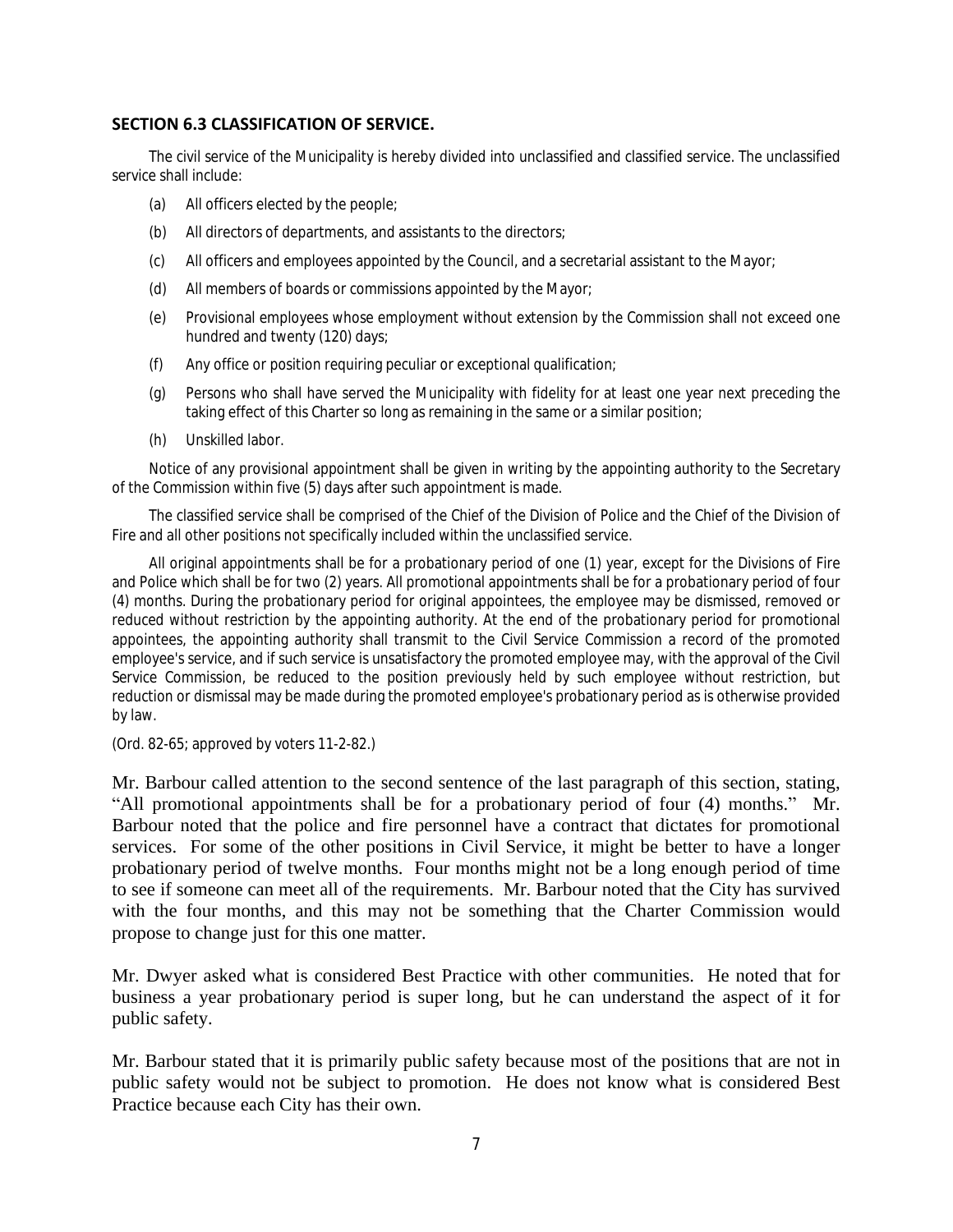Ms. Lesny Fleming asked if there have been an issues with the four month probationary period. She noted that she has no objection to move it to twelve months.

Mr. Dwyer asked Mr. Barbour if the Collective Bargaining Agreements would have twelve months for the probationary period. Mr. Barbour stated that it is either twelve months or twentyfour months. A change would make them similar, but it is not a major concern.

Mr. Barbour stated that the other aspect of Section 6.3 is the Classified and Unclassified Services. What is a concern is the application of this section. As a practical matter, the Chiefs of the Police and Fire, and the Police Dispatchers are 95% of Civil Service, and that should continue. It is worth discussion whether a number of the other positions that are listed in the appendix of the Civil Service Rules should be unclassified positions. The Police and Fire personnel, including the Chiefs are Civil Service to prevent them from being used for political purposes. There could be a position where an elected official would request an employee of the safety forces to do something and threaten them with a loss of their job. Civil Service is designed to prevent that from happening and also to prevent unqualified candidates from being selected for these very important public safety jobs. Police and Fire personnel, including the Chiefs, should always be in Civil Service. Some of the other positions may not need to be Civil Service. Other cities, such as Rocky River, Westlake, and Strongsville, have taken that action to remove non-safety personnel from Civil Service. The Civil Service Commission can make a determination as to whether the position requires peculiar or exceptional qualification. For example, the Commission made a determination that Building Inspector requires those type of qualifications because it is difficult to find a qualified Building Inspector. A candidate may choose to apply to communities who do not require Civil Service testing. Recently, the Bay Village Civil Service Commission determined that the Building Inspector position was specialized due to a peculiar skill. The City of Rocky River recently changed their Charter for the same reasons.

Mr. Cruse stated that as he understands Mr. Barbour, the Charter Review Commission should consider whether they want parts (a) through (h) of Section 6.3 to exist.

Mr. Barbour stated that it would be changed to a paragraph that says the following are classified and everyone else is unclassified. The way it reads now all employees that do not fit in this list of (a) through (h) are classified.

The change would be to reword Section 6.3 to list classified, and if not listed the position is unclassified.

Mr. Barbour stated that Section 6.3 would read: "The Civil Service of the municipality is hereby divided into the Classified and Unclassified Service. The Classified Service shall include all sworn members of the Police and Fire Departments, including the Chief of the Police Department and the Chief of the Fire Department, and all full time Police Dispatchers. The Unclassified Service shall include all Directors, other than the Police Chief and Fire Chief, elected officials, members of Boards and Commissions, and all employees not specifically included in the Classified Service."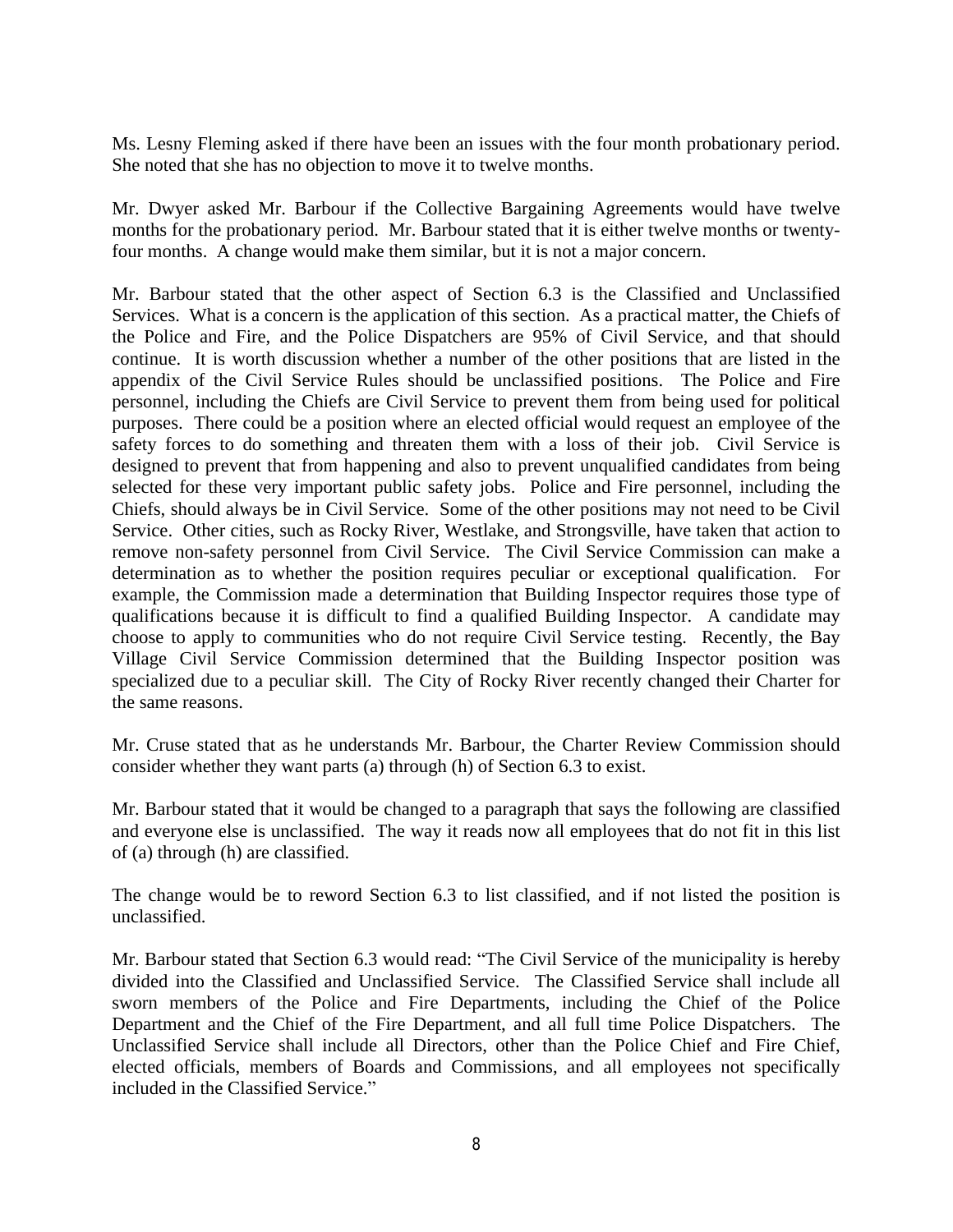Further discussion followed.

Mr. Cruse noted that the last electorate objection in 2012 was an attempt to move the Police Chief and Fire Chief to be Unclassified employees. The positions of Police Chief and Fire Chief were felt to be protected from potential political fallout from a change in administration.

Mr. Barbour stated that it has more to do with making sure that there is the most qualified candidate by having a testing procedure and appointing someone who works very hard to become a Chief. The kind of work of running a Police and Fire Department is different than any other department.

Police Chief Gillespie, in the audience, commented that in the process of hiring you trust your leaders to hire the best people and to train and promote those people and get them to the top of the pyramid. The Ohio Association of the Chiefs of Police tests, grades the candidates, ranks the list, and the Mayor picks one of the top two. In some places, such as a big city where there is mistrust, someone may bring their own Chief in and redo the whole department. But, if is done correctly, you trust your department to hire them correctly, and promote them correctly and the best candidate possible is chosen, which is the way it is done here.

Mr. Strunk asked Chief Gillespie if he thought it strange to have to retest for promotions. Chief Gillespie stated that he did not think it unusual; as part of the organization it is necessary to do what you have to do to achieve the next level.

Mr. Strunk noted that it gives the candidates faith in the process.

Mr. Barbour stated that the Civil Service gives promotional examinations. When an officer retires, for example, a Sergeant, and by ordinance there are four vacancies, patrol officers are eligible to take the promotional test. That process makes sure that the candidate that becomes the next Sergeant meets certain qualifications that are enumerated in a test. Civil Service was started to remove patronage from public employment by former President Theodore Roosevelt in New York. It has evolved in Bay Village that there are very few jobs outside of the Police and Fire that come into Civil Service. Also, for the Service Department, the Collective Bargaining Agreement requires job posting for vacancies and if an internal candidate wants the position and is otherwise suited, they will be granted the position without having to go through the Civil Service Commission because Collective Bargaining Agreements trump the Civil Service. Many of the Bay Village jobs are union jobs.

Mr. Cruse stated that he is willing to look at a rewrite of the section and would suggest tasking the Law Department with writing the wording for the Charter Review Commission to take into consideration.

Mr. Barbour will rewrite the section and provide samples from other cities.

Mr. Dwyer stated that the question becomes whether there is modification of the probationary period that is included in that section. Mr. Dwyer stated further that he is not in favor of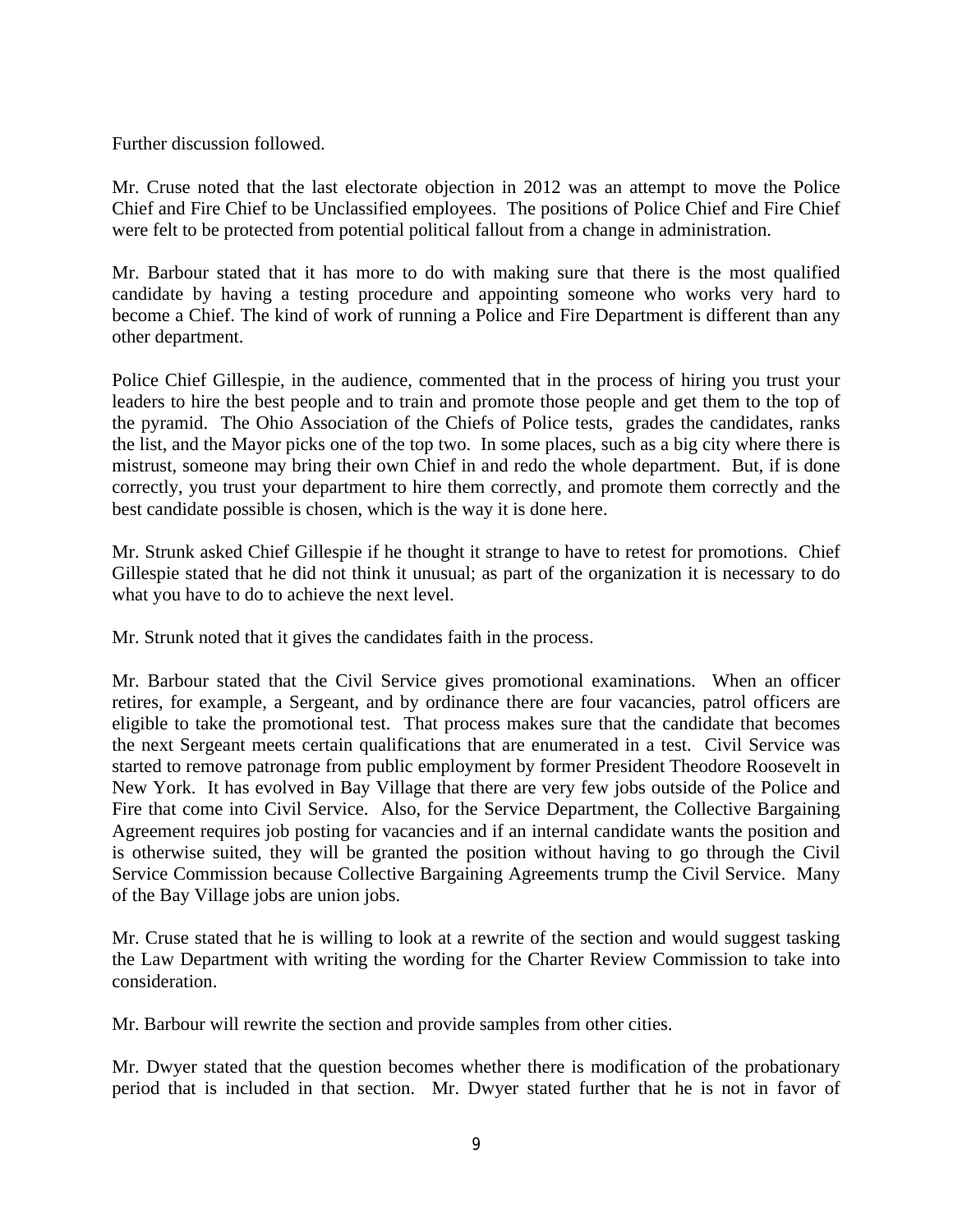duplicating information in one document that is presented in another. Do you reference the Collective Bargain Agreement here as the source of truth for the probationary period, or is the probationary period retained in the section?

Mr. Barbour stated that he would prefer not putting anything about the Collective Bargaining Agreement in the Charter for the reason that perhaps one day there will be no more Collective Bargaining Agreements and there would be a reference to something that is no longer in existence.

Ms. Lesny Fleming stated that she could not find it in the Model Charter. She read the section of the Conneaut, Ohio Charter that states:

"Classified and Unclassified Service. Pursuant to this Council may establish a Classified and Unclassified Service for employees of the City. There is hereby established as follows: All employees of the City are presumed to be Classified employees, unless the positions which they occupy have been exempted from Classified Service, pursuant to this Chapter. After completion of the original probationary period following a promotion, Classified employees may only be disciplined for just cause and in accordance with the procedures contained within this chapter. Some of the employees of this City serve in the Unclassified Service or occupy positions which have been exempted from the Classified service. Such employees serve at the pleasure of the City, do not serve a probationary period and may be dismissed, disciplined or reduced in pay or position any time, without regard to the procedures contained within this chapter. The following positions are hereby designated as Unclassified: All seasonal, temporary, and emergency personnel, City Manager, Clerk of Council, Law Director, Assistant Law Director."

Mr. Barbour noted that it would be preferred to have the Civil Service section in the Charter along with the definition of who is classified or who is not classified. The Bay Village Charter currently says that everyone is classified with the exception of the enumerated positions.

Ms. Lesny Fleming agreed that it is confusing to the citizenry and if there are changes suggested it should be made clear why the changes are suggested.

Mr. Barbour will put something together for the next meeting of the Charter Review Commission to consider.

Mr. Dwyer stated that the question between Section 6.3 and Section 6.4 is that Section 6.4 states: "and for appeals from the action of the Mayor in any case of transfer, reduction or removal.." Does this include termination for cause of Civil Service employees? The Civil Service Rules and Regulations are not referenced in the Charter and covers many of those details. Should the Civil Service Rules and Regulations be referenced?

Mr. Barbour responded affirmatively, and noted that this brings forward the next section:

## **SECTION 6.4 DUTIES.**

The Commission shall provide by rule for ascertainment of merit and fitness as the basis for appointment and promotions in the classified service of the Municipality, as required by the Constitution of the State of Ohio and for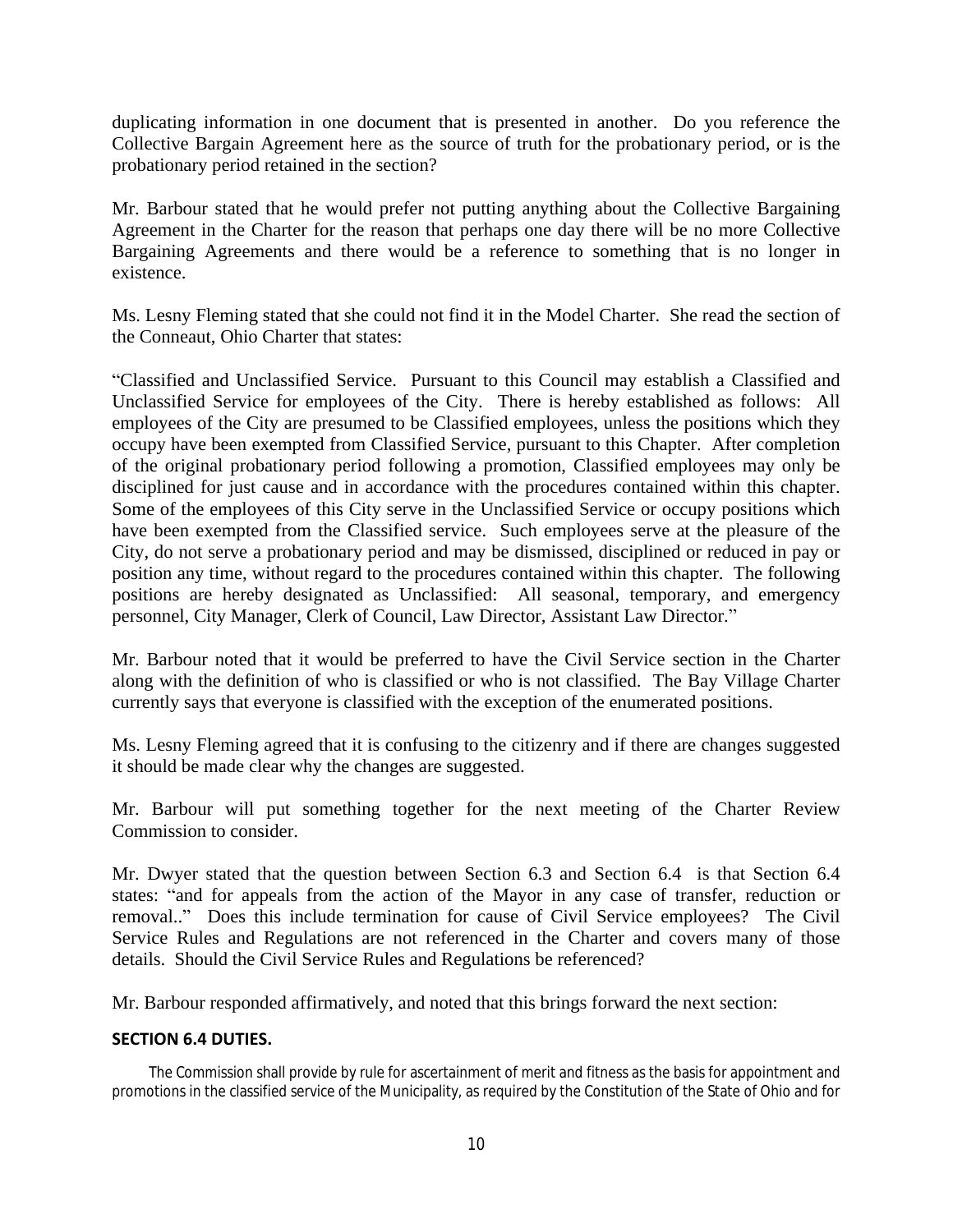appeals from the action of the Mayor in any case of transfer, reduction or removal, and the action of the Commission on any such appeal shall be final. The Commission shall keep a record of its proceedings and examinations, which shall be open to public inspection and shall, in all matters not in conflict with this Charter, conduct its affairs in accordance with the provisions of the general law.

Mr. Barbour read the first sentence of Section 6.4 and commented that what that sentence says is that the Civil Service Commission devises its own rules as to how that process will proceed. There is probably a cleaner way to say that. The Constitution of the State of Ohio requires Civil Service. The Civil Service Commission can write its own rules, if the Charter permits it. If not, it has to follow the rules that are in the Ohio Revised Code. There is a cleaner way to state that than the original Section 6.4 that would establish that they clearly have the right to establish their rules for all their process and procedure. Mr. Barbour will circulate the suggested language. He noted that the Charter of the City of Bay Village sets out that the Civil Service Commission will have their own rules. The paragraph that states that is not a model of clarity. This was discussed during the review of the Civil Service Commission Rules. Sections 6.3 and 6.4 have served the City in a fine manner for a long time and the City would continue to function well without any changes, but the Charter Review Commission is here to determine if changes should

Mr. Barbour will provide new language for review.

be undertaken or not. It works well, but things can usually be improved.

# **SECTION 6.5 REMOVAL.**

The Mayor may at any time suspend any Commissioner for inefficiency, neglect of duty, malfeasance, misfeasance or nonfeasance in office, incapacity or incompetency, provided however that such suspension shall not be effective without the concurrence of two-thirds (2/3) of the total number of Councilmen provided for in this Charter, or until such Commissioner shall have been notified in writing of the charge against him at least ten (10) days in advance of any hearing upon such charge, and he or his counsel has been given an opportunity to be heard, present evidence, or examine any witness appearing in support of such charge.

(Ord. 62-158; approved by voters 11-6-62.)

Mr. Cruse stated that this section talks about the Mayor's ability to suspend a Civil Service Commissioner for the acts listed in the section. The next sentence states that the suspension shall not be effective without the concurrence of two-thirds (2/3) of the total number of Councilmen, or until such Commissioner shall have been notified in writing with an opportunity to be heard. Mr. Cruse stated that the word "*or"* should be "*and"* because the due process requires giving the person an opportunity to be heard and answer the charges and it is still going to need the concurrence of two-third (2/3) of Council to remove the person.

Mr. Barbour stated that he agreed, and that would fit with the underlying purpose of Civil Service. He suggested that the word "*or*" might be a typographical error.

Ms. Wendell stated that she also thinks it is a typographical error because Section 2.3 regarding removal of a Council member states, "without the concurrence of two thirds of the total number of Councilmen provided for in this Charter, *"nor"* until the accused member shall have been notified.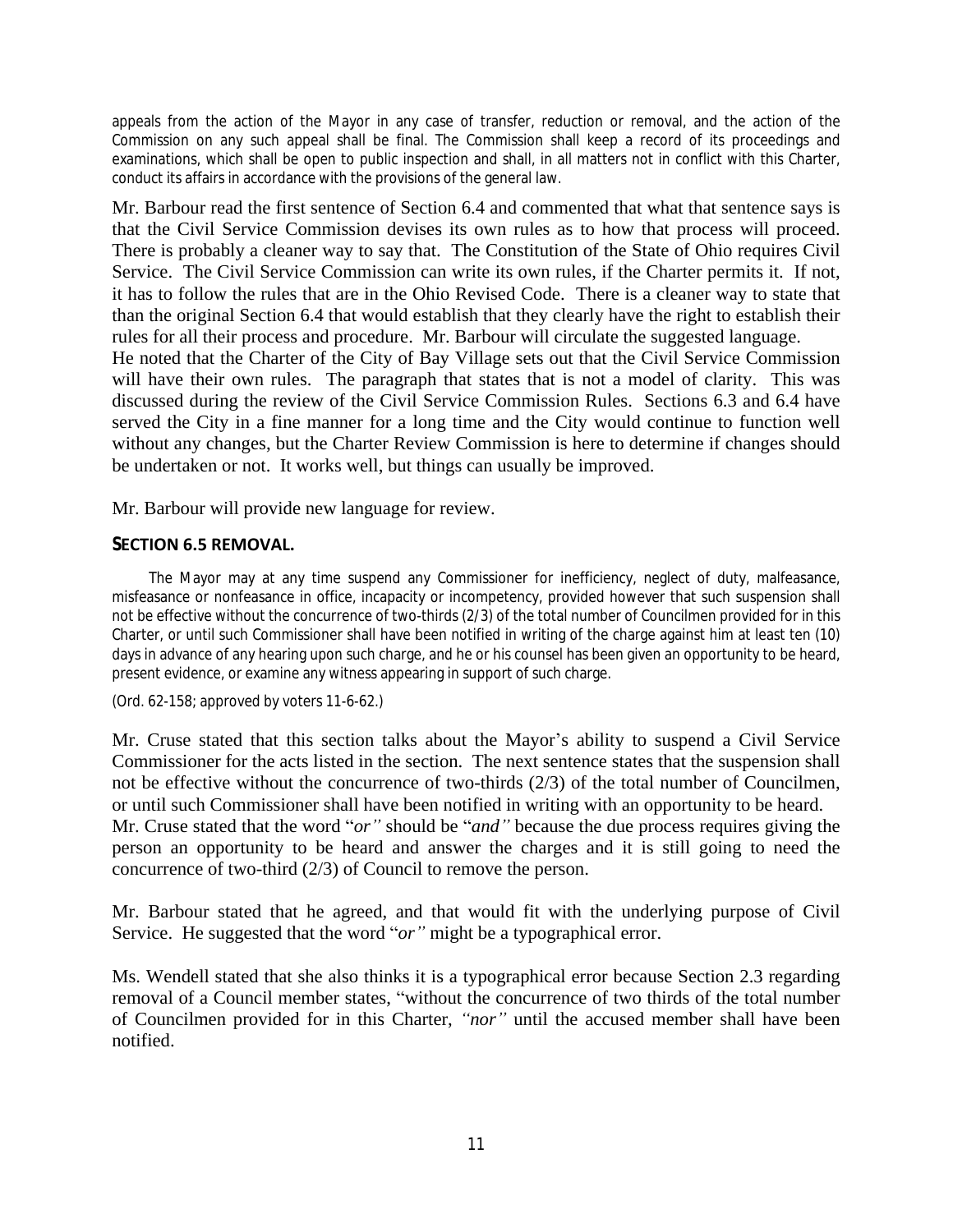Ordinance No. 62-158 will be pulled for reference and provided to the Charter Review Commission to clarify what was actually done in 1962. Mr. Barbour noted that the ballot language will have to be reviewed.

Ms. Lesny Fleming stated that the language about the notification should come first before the clause about when the suspension is effective. If suggesting a change, the gender neutral change should be included.

# **SECTION 6.6 FUNDS.**

A sufficient sum shall be appropriated by the Council each year to carry out the civil service provisions of this Charter.

Ms. Kemper noted that funds are appropriated for the work of the Civil Service Commission as needed to cover the actual cost of the testing.

The language will stay as written without a change suggested.

The Charter Review Commission finished their review of the Charter to this point and will begin their next meeting on April 18, 2022 with Article VIII, Department of Parks and Recreation.

Article VII, Planning Commission will be reviewed at the meeting of May 2, due to the fact that Ms. Lesny Fleming is a member of the Planning Commission and can provide valuable input, but will be out of the City on vacation on April 18, 2022.

# **EMERGENCY CLAUSE**

Mr. Barbour advised that the Emergency Clause is found in the Ohio Constitution, Article II, Section 1 B, which provides that emergency law necessary for the immediate preservation of the public peace, health, and safety shall go into immediate effect. It is also in the Ohio Revised Code, Chapter 731.30 with very similar language. The adoption of the Emergency Clause language in the Bay Village City Charter is consistent with the language in the Ohio Constitution and the Ohio Revised Code. It is called the Emergency Clause in those two sections because the legislation is being enacted on an emergency basis for the preservation of the public, peace, health and safety. Another term for the Emergency Clause would be inconsistent with the Ohio Constitution and the Ohio Revised Code. The reason it is used in Bay Village is that most of the ordinances need to take effect immediately to conform with the necessary time limits after spending time deliberating and debating. He would not advise calling the clause something other than the Emergency Clause.

Ms. Wendell thanked Mr. Barbour for the explanation.

Upon motion by Mr. Cruse, the meeting adjourned at 6:00 p.m.